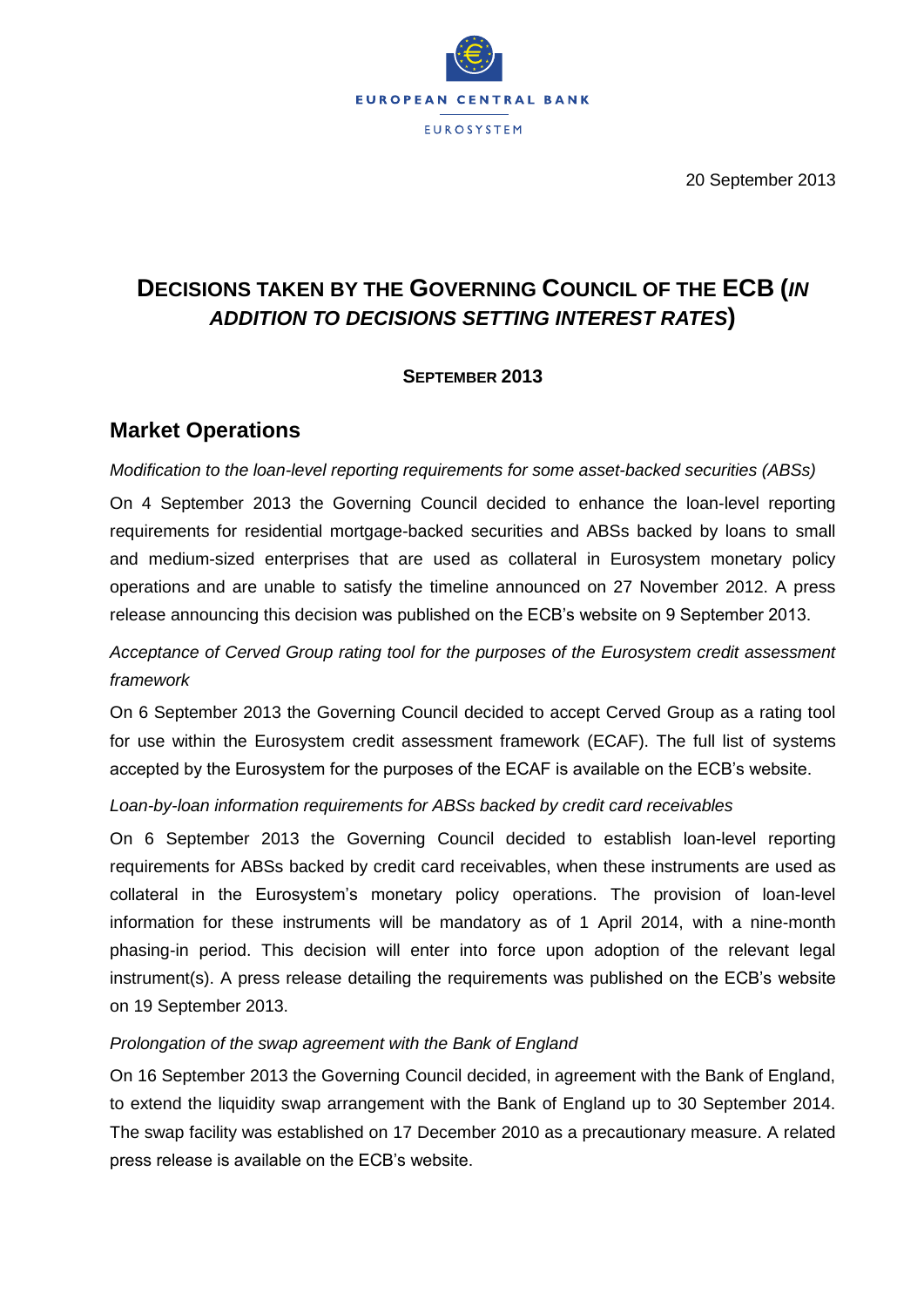## **Payment systems and market infrastructure**

#### *Single Euro Payments Area (SEPA) compliance criteria*

On 15 August 2013 the Governing Council approved revised criteria for assessing SEPA compliance of retail payment infrastructures. The amended criteria will be made available on the ECB website.

## *Ad hoc assessment of two new links against the standards for the use of Securities Settlement Systems*

On 5 September 2013 the Governing Council approved two new links as eligible for use in Eurosystem credit operations, namely a direct link from Clearstream Banking S.A. (CBL) to VP Lux and a relayed link from Clearstream Banking AG-Creation via CBL to VP Lux. The comprehensive list of eligible links is available on the ECB's website.

## **Advice on legislation**

*ECB Opinion on the special liquidation of credit institutions in Greece*

On 6 August 2013 the Governing Council adopted Opinion CON/2013/57 at the request of the Greek Ministry of Finance.

*ECB Opinion on the financial statements register in Slovakia*

On 7 August 2013 the Governing Council adopted Opinion CON/2013/58 at the request of the Slovak Ministry of Finance.

*ECB Opinion on OTC derivatives, central counterparties and trade repositories in Belgium*

On 12 August 2013 the Governing Council adopted Opinion CON/2013/59 at the request of the Nationale Bank van België/Banque Nationale de Belgique, acting on behalf of the Belgian Ministry of Finance.

*ECB Opinion on the provision of collateral to Danmarks Nationalbank through automatic collateralisation*

On 13 August 2013 the Governing Council adopted Opinion CON/2013/60 at the request of the Danish Financial Supervisory Authority.

*ECB Opinion on measures to strengthen bank stability in Slovenia*

On 13 August 2013 the Governing Council adopted Opinion CON/2013/67 at the request of the Slovenian Ministry of Finance.

*ECB Opinion on the autonomy of the Banco de España in staff matters and on termination of the office of the Governor*

On 16 August 2013 the Governing Council adopted Opinion CON/2013/61 at the request of the Banco de España.

*ECB Opinion on the provision of payment services by Banka Slovenije for budget users*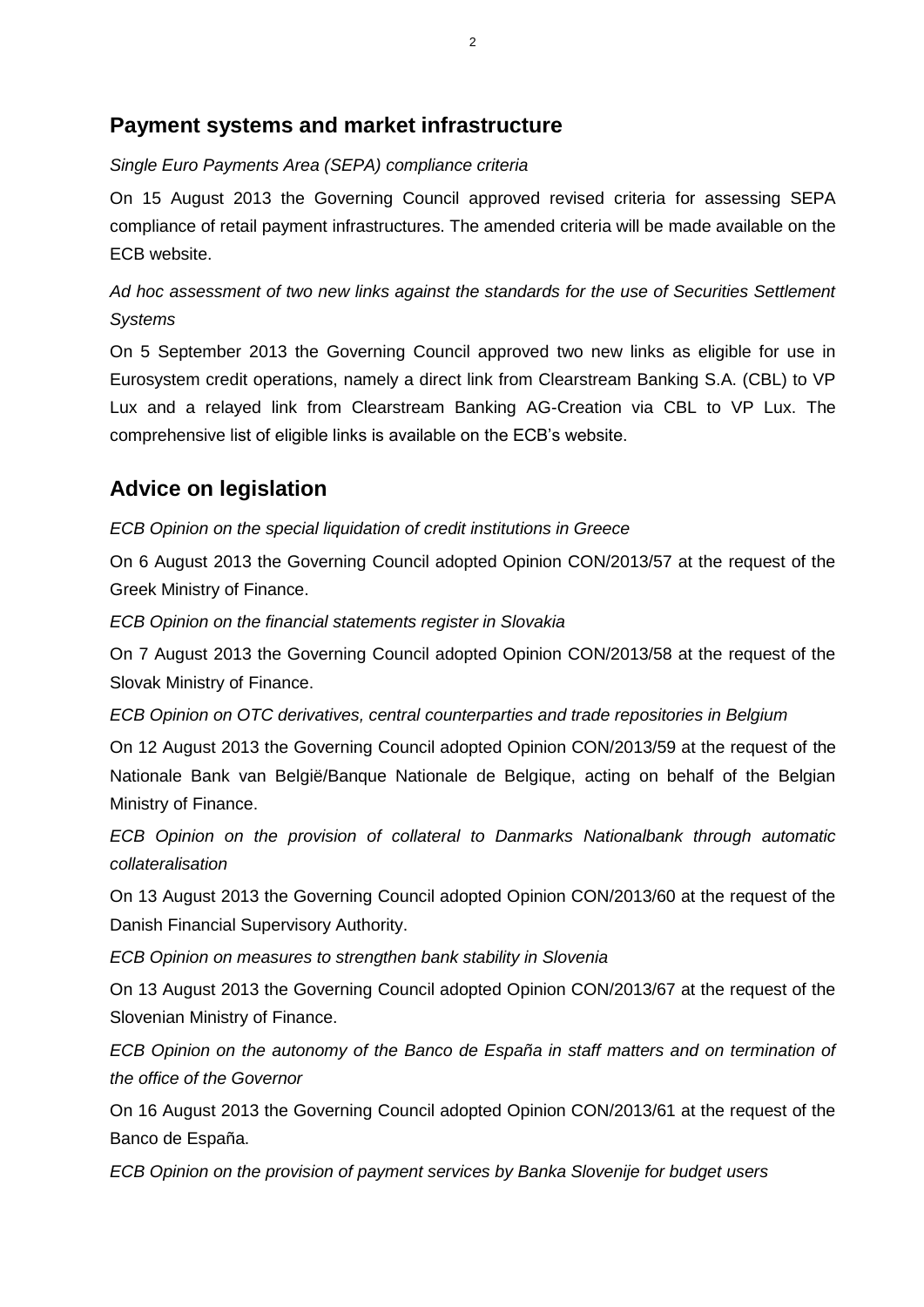On 19 August 2013 the Governing Council adopted Opinion CON/2013/62 at the request of the Slovenian Ministry of Finance.

*ECB Opinion on credit unions in Lithuania*

On 19 August 2013 the Governing Council adopted Opinion CON/2013/63 at the request of the Lithuanian Ministry of Finance.

*ECB Opinion on the principles and procedure for exchanging banknotes and coins in Poland*

On 20 August 2013 the Governing Council adopted Opinion CON/2013/64 at the request of the President of Narodowy Bank Polski.

*ECB Opinion on the handling and recirculation of euro banknotes and coins in Latvia*

On 21 August 2013 the Governing Council adopted Opinion CON/2013/65 at the request of Latvijas Banka.

*ECB Opinion on the macro-prudential mandate of the Banco de Portugal*

On 27 August 2013 the Governing Council adopted Opinion CON/2013/66 at the request of the Portuguese Minister of State and for Finance.

*ECB Opinion on a new statistical task of the Nationale Bank van België/Banque Nationale de Belgique*

On 29 August 2013 the Governing Council adopted Opinion CON/2013/68 at the request of the Belgian Vice Prime Minister and Minister for Economy, Consumers and North Sea.

*ECB Opinion on amendments to the Central Bank of Malta Act*

On 13 September 2013 the Governing Council adopted Opinion CON/2013/69 at the request of the Central Bank of Malta.

*ECB Opinion on the establishment of a Financial Stability Board and the macro-prudential mandate of national authorities in Slovenia*

On 18 September 2013 the Governing Council adopted Opinion CON/2013/70 at the request of the Slovenian Ministry of Finance.

## **Statistics**

*IMF's Coordinated Portfolio Investment Survey – coordinated Eurosystem reporting*

On 4 September 2013 the Governing Council approved a proposal for coordinated Eurosystem reporting to the Coordinated Portfolio Investment Survey, which is an annual voluntary portfolio investment data collection exercise conducted under the auspices of the IMF.

## **Corporate governance**

*ECB Decisions on issues relating to the national central banks' shares in the key for subscription to the ECB's capital*